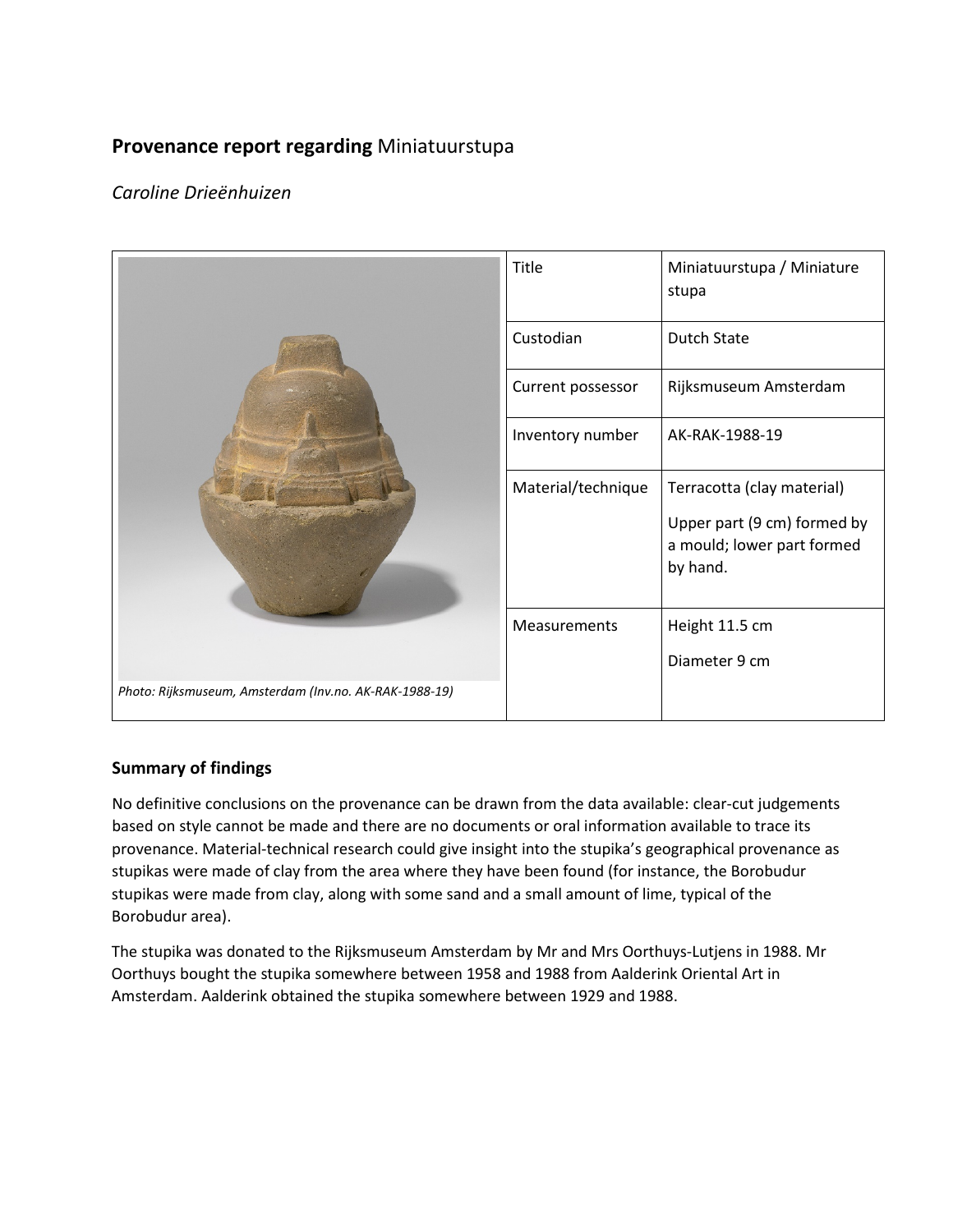#### **Reconstruction provenance**

#### **After 1929 - [no date]**

Aalderink Oriental Art in Amsterdam

*[Inventory card AK-RAK-1988-19].*

#### **[no date] - 1988**

Mrs and Mr C. Oorthuys-Lutjens

*[P. Lunsingh Scheurleer, "De schenking Oorthuys-Lutjens,"* Bulletin van het Rijksmuseum *40 (1992); inventory card AK-RAK-1988-19].*

#### **1988-present day**

Rijksmuseum Amsterdam

*[P. Lunsingh Scheurleer, "De schenking Oorthuys-Lutjens,"* Bulletin van het Rijksmuseum *40 (1992); inventory card AK-RAK-1988-19].*

### **Object information**

This is a stupika of unknown provenance: a miniature stupa made of clay that functioned in the Buddhist world of South and Southeast Asia as a votive gift. Stupikas often (but not always) contained a small tablet with a formulae or a small image of Buddha and were offered at holy places. They come in all kinds of different shapes and some have four smaller stupas placed at the lower edge of the stupika, some eight, others nine, or none. This particular stupika has four smaller stupas. Although the pinnacle on top of the *harmika* has broken off, the wear of this particular stupika is remarkably minimal compared to other stupikas in museum collections. Considering the Buddhist scripture<sup>[1](#page-1-0)</sup> used and the fact that these religious practices still resembled the practice in India, scholars date these stupikas to between the eighth and ninth centuries CE.<sup>[2](#page-1-1)</sup>

The upper part of the stupika is formed by a mould. Moulds, filled with clay from above, could be placed upside down in the ground or could be pressed into a block of clay.<sup>[3](#page-1-2)</sup> In that case the lower part of the stupika had to be moulded by hand: some stupikas even contain the fingerprints of their makers.<sup>[4](#page-1-3)</sup> William Southworth, a curator of Southeast Asian art in the Rijksmuseum, argues that the stupika in the Rijksmuseum was made by pressing the mould into a block of clay and moulding the bottom of the stupika by hand.<sup>[5](#page-1-4)</sup>

 $\overline{a}$ 

<span id="page-1-0"></span><sup>&</sup>lt;sup>1</sup>C. Lamster, Landschap, bevolking, godsdienst, gebruiken en gewoonten, architectuur en kunst van het eiland Bali (Haarlem: Droste Cacao- en Chocoladeabrieken, 1932), 20.

<span id="page-1-1"></span><sup>2</sup> 'Keuze uit de aanwinsten,' *Bulletin van het Rijksmuseum* 39 (1991): 132-145, 143.

<span id="page-1-2"></span><sup>3</sup> William Southworth, unpublished report on clay stūpikas in Indonesia.

<span id="page-1-3"></span><sup>4</sup> *Oudheidkundig verslag* 1925 (1925): 165.

<span id="page-1-4"></span><sup>5</sup> Southworth, unpublished report.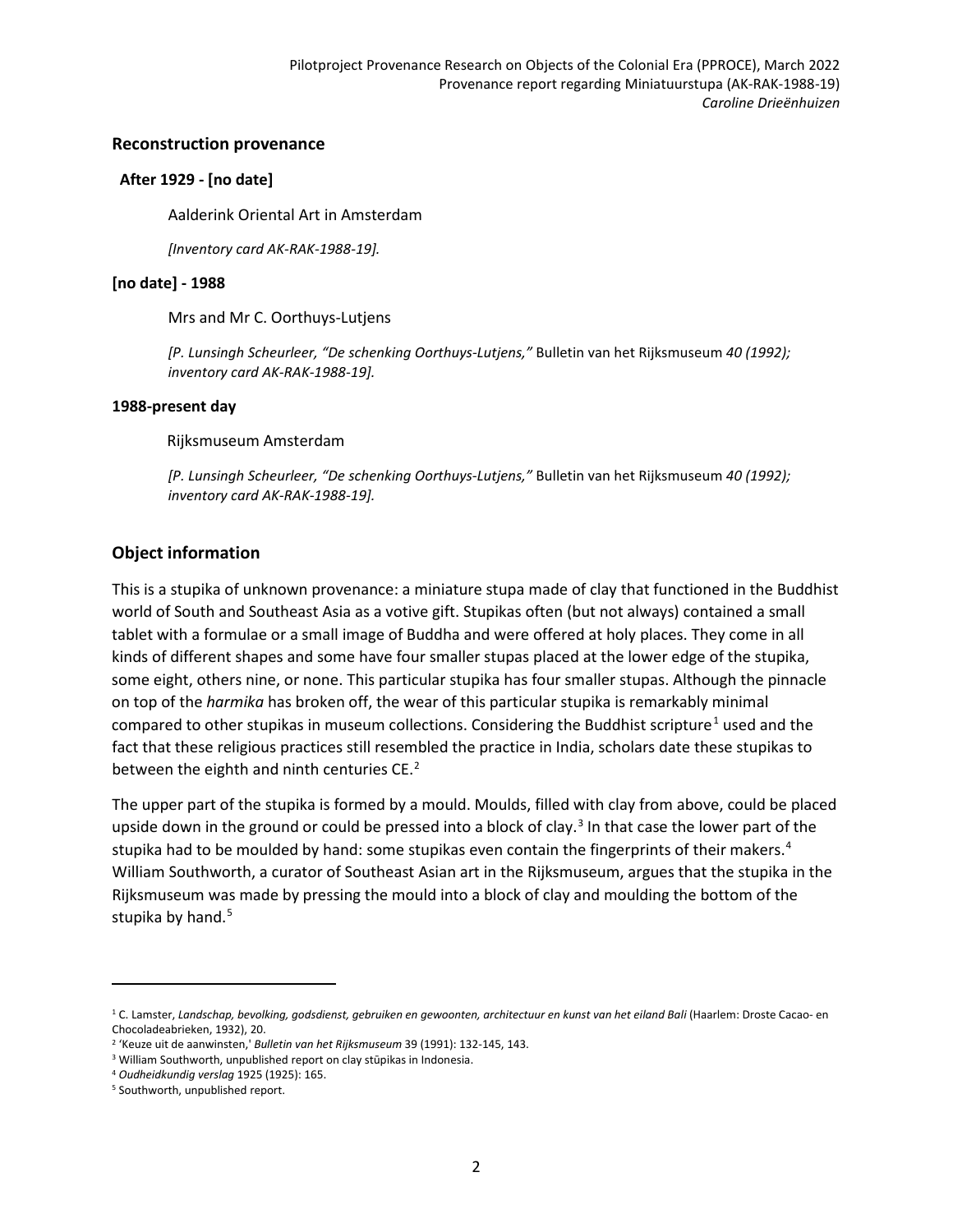In 1941, four bronze moulds to form stupikas were known: one was in possession of the *sunan* of Surakarta, one was in the famous collection of Anna Resink-Wilkens (1880-1945) in Yogyakarta (now probably in the Museum Sono Budoyo in Yogyakarta)<sup>[6](#page-2-0)</sup> and two moulds, found in Klaten in 1941, were exhibited in the Museum Sriwedari (today's Radya Pustaka Museum) in Surakarta.<sup>[7](#page-2-1)</sup> The mould of Resink-Wilkens had eight smaller stupikas at the lower edge of the object. The amount of smaller stupikas in the other moulds is not yet known, nor is the moulds' precise current location. Perhaps they are still in these museums in Yogyakarta and Surakarta. In 1988, in Palembang (Sumatra), another mould was found.<sup>[8](#page-2-2)</sup>

In 1918, the Dutch Archaeological Bureau used the historical mould from the Resink-Wilkens' collection to create a new stupika. In this way a new 'perfect' stupika was born: it even included a pinnacle on top of the *harmika* (over time most pinnacles have broken off).[9](#page-2-3) According to the museum documentation, this specific specimen or a later created stupika from the same mould is now in the Wereldmuseum: WM-27953. As stupikas were made from clay, mostly sourced locally, and were baked at a low



This is the stupika made in 1918 by Mr. Sell from the Archaeological Bureau using the mould in the Resink-Wilkens' collection.

Source: *Oudheidkundig Verslag* 1918, pp. 100-101.

l

<span id="page-2-0"></span><sup>6</sup> In 1943, during the Japanese occupation of Indonesia, Anna Resink-Wilkens' collection was transferred to the Museum Sono Budoyo and remained there. See: Interview of Mrs Rens Heringa with Mrs Trude Ament-Resink, 14 April 1990; Arsip Nasional Republik Indonesia, Arsip Sono Budoyo, inv.nr. 2029. Inventory of the transfer made by Museum Sono Budoyo, d.d. 18 San-gatu 2603 [18 March 1943].

<span id="page-2-2"></span><span id="page-2-1"></span><sup>7</sup> "Oudheidkunde vondsten. Talrijke Hindoe-Bronzen in het Klatensche gevonden uit de tiende eeuw," *De Sumatra Post*, July, 23th, 1941. <sup>8</sup> Southworth, unpublished report. See also John Miksic, *Borobudur: Golden tales of the Buddhas* (London/Singapore: Periplus Editions, 1990), 34.

<span id="page-2-3"></span><sup>9</sup> *Oudheidkundig verslag* 1918 (1918): 100-101.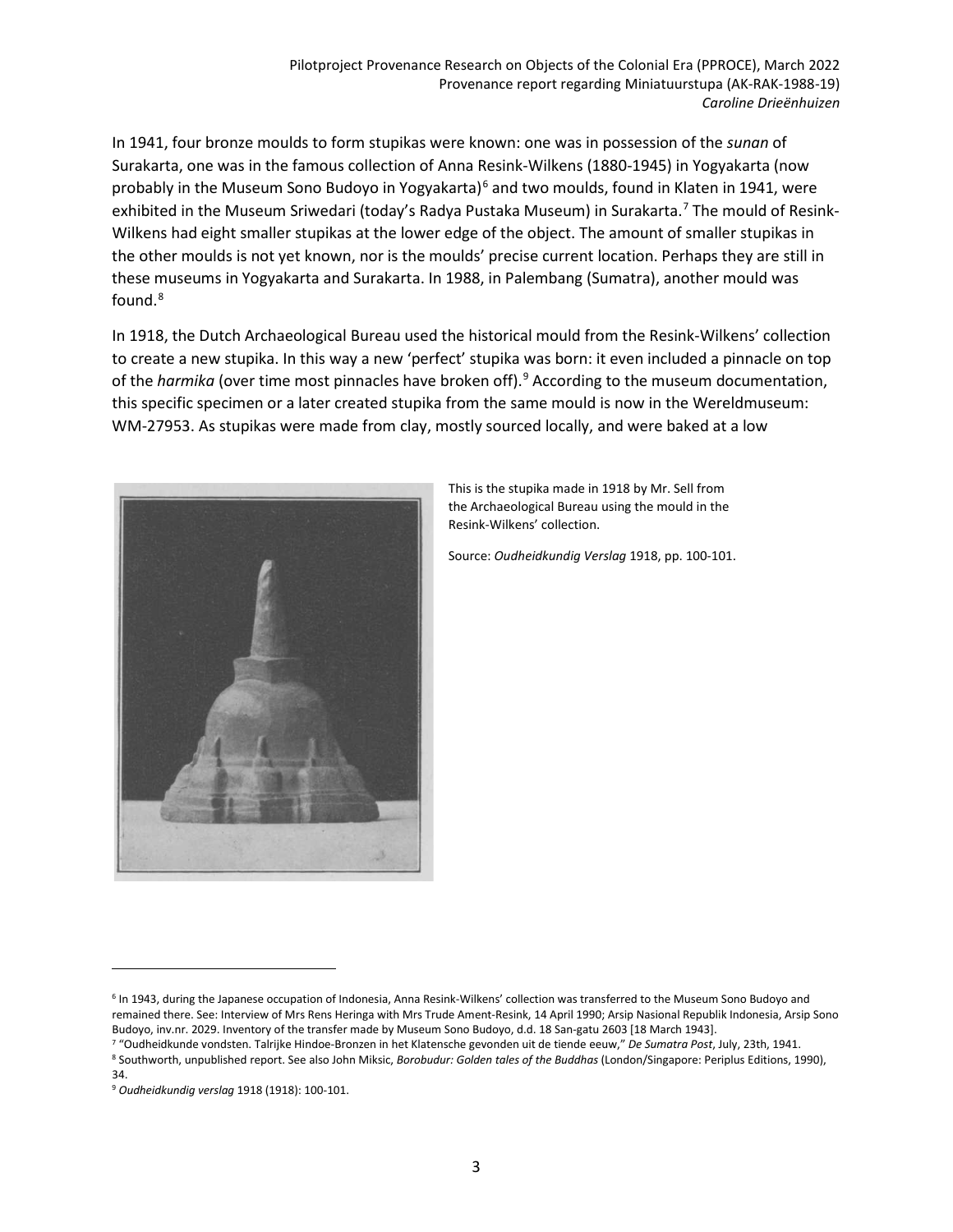temperature<sup>[10](#page-3-0)</sup> or perhaps dried in the sun,<sup>[11](#page-3-1)</sup> they are very fragile. Dutch colonial scholars observed how they would break at the lightest touch<sup>[12](#page-3-2)</sup> and how they were very difficult to find intact.<sup>[13](#page-3-3)</sup>

### The finds of stupikas in Indonesia

In Indonesia between the end of the nineteenth century and 2020 these stupikas have been found in Central- and East-Java (e.g. in Yogyakarta, Banyuwangi, and at the Borobudur temple), Bali (e.g. in Pejeng), and Sumatra (e.g. in Palembang). Four stupikas were found in Sumberputih (in the district of Kendal on Java) around 1903. These were unknown objects for Dutch scholars at the time: members of the Bataviaasch Genootschap described the form of the stupikas as "bells."<sup>[14](#page-3-4)</sup> The first major discovery was the find of a couple hundred stupikas on the shore of a little river south of the Pura (temple) Penataran Panglan, near Pejeng,[15](#page-3-5) Gianyar, Bali in 1924.[16](#page-3-6) Most stupikas (showing four smaller stupas at the lower edge of the stupika or no smaller stupas at all<sup>17</sup>) were transferred to a small stone building near the temple, but some came into the possession of individuals like the Dutch *controleur* of Gianyar, Mr H.C.J. Gunning.<sup>[18](#page-3-8)</sup> Nowadays stupikas from Pejeng are exhibited in the Bali Museum.<sup>[19](#page-3-9)</sup> Several stupikas found in the collection of the Dutch Nationaal Museum van Wereldculturen are also most probably from Pejeng.<sup>[20](#page-3-10)</sup> Another important find of around 800 of stupikas took place in 1935 in Jongke,<sup>[21](#page-3-11)</sup> a little village along the main road between Yogyakarta and Sleman. Several of these stupikas one can also find in the collection of the Dutch Nationaal Museum van Wereldculturen.<sup>[22](#page-3-12)</sup> Most of these stupikas did not have any additional stupikas around the base and were made in perhaps two or three

l

<span id="page-3-0"></span><sup>&</sup>lt;sup>10</sup> Pauline Lunsingh Scheurleer, e-mail to Caroline Drieënhuizen, 30 March 2021.

<span id="page-3-1"></span><sup>11</sup> W.F. Stutterheim, *Oudheden van Bali* part 1 (Singaradja: Kirtya Liefrinck-Van der Tuuk, 1929), 105.

<span id="page-3-3"></span><span id="page-3-2"></span><sup>12</sup> Ibidem.

<sup>13</sup> W.O.J. Nieuwenkamp in: *Nederlandsch Indië Oud en Nieuw* 7, no. 10 (1925): 208.

<span id="page-3-4"></span><sup>&</sup>lt;sup>14</sup> Southworth, unpublished report. See also: J. Knebel, "Beschrijving der Hindoe-oudheden in de afdeeling Kendal (Residentie Samarang)" in: *Rapport van de commissie in Nederlandsch-Indië voor oudheidkundig onderzoek op Java en Madoera 1911* (Batavia/'s-Gravenhage: Albrecht&Co./M.Nijhoff, 1912), 124-137, 126-127; *Notulen van de algemeene en directievergaderingen van het Bataviaasch Genootschap van*

*Kunsten en Wetenschappen* 41 (Batavia/'s-Gravenhage: Kolff/Nijhoff, 1903), 112. Minutes meeting d.d. 9-10-1903.

<span id="page-3-5"></span><sup>&</sup>lt;sup>15</sup> "Pedjeng" in Dutch colonial sources.

<span id="page-3-6"></span><sup>16</sup> *Oudheidkundig verslag* 1924 (1924), 30; *Oudheidkundig Verslag* 1925 (1925), 165; Stutterheim, *Oudheden van Bali* 105; Lamster, *Landschap, bevolking,* 20; Nieuwenkamp in: *Nederlandsch Indië Oud en Nieuw,* 208.

<span id="page-3-7"></span><sup>17</sup> *Oudheidkundig Verslag* 1925 (1925), 165.

<span id="page-3-8"></span><sup>18</sup> Nieuwenkamp in: *Nederlandsch Indië Oud en Nieuw,* 209. Nieuwenkamp caused some confusion in his article. He mentions H.C.J. Gunning being *controleur* of Klungkung and a 'Haezewinkelman' being the *controleur* of Gianyar in the possession of Balinese stupikas. However, in 1924 H.C.J. Gunning was *controleur* of Gianyar. He became *controleur* of Klungkung in 1925. We are not sure which De Haze Winkelman Nieuwenkamp meant. In 1925 A.W. de Haze Winkelman was *controleur* in West-Lombok (Mataram). G.A.W. Ch. De Haze Winkelman had been *controleur* in Badung (Bali) between 1911 and 1914. In 1925 he was assistant-resident on Sumatra. Between 1933-1937 he was *resident* of Bali

and Lombok. In that case the timeline does not seem correct. , I was not able to locate another De Haze Winkelman, who was a civil servant on Bali/Lombok.

<span id="page-3-9"></span><sup>19</sup> Wayan Widia, *Stupika tanah liat: koleksi Museum Bali* ([Den Pasar]: Proyek Pengembangan Permuseuman Bali, 1981).

<span id="page-3-10"></span><sup>20</sup> See for instance objects RV-2329-1 and RV-2329-2 and TM-809-200a and TM-1772-860 in the collection of the Nationaal Museum van Wereldculturen. They all are documented being from Bali and have four smaller stupas. See: [https://collectie.wereldculturen.nl](https://collectie.wereldculturen.nl/) <sup>21</sup> "Djongkel" in Dutch colonial sources.

<span id="page-3-12"></span><span id="page-3-11"></span> $22$  See for instance objects inv.nrs. WM-28065 t/m WM-28076 in the collection of the Nationaal Museum van Wereldculturen. See: [https://collectie.wereldculturen.nl](https://collectie.wereldculturen.nl/)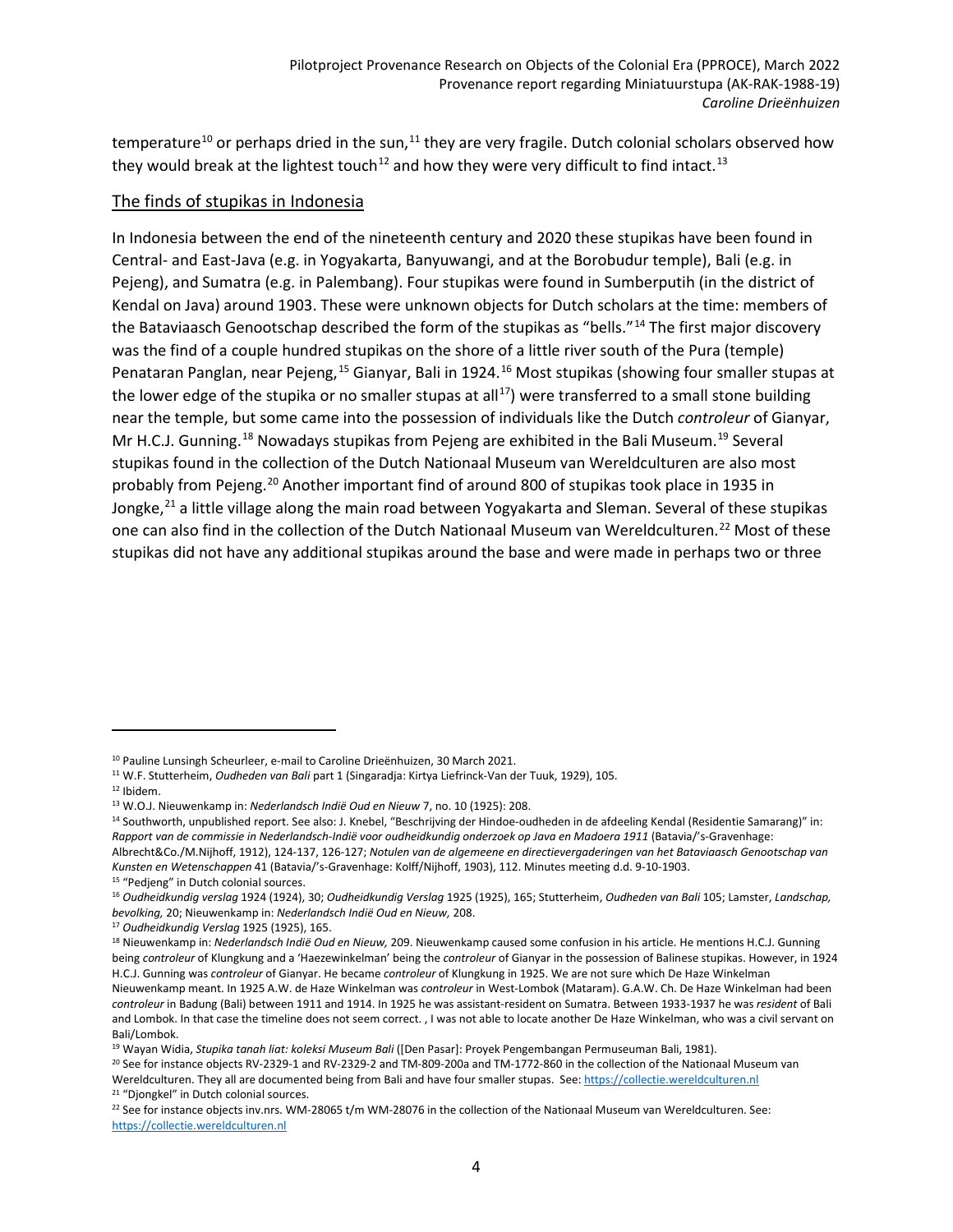different sizes.<sup>[23](#page-4-0)</sup> During the colonial period there were also reports of stupikas found in Jetis, Yogyakarta.[24](#page-4-1) In the early 1970s an important site was Gumuk Klinting, Banyuwangi. The stupikas found there resembled the stupikas from Pejeng and Jongke.<sup>[25](#page-4-2)</sup> In 1973 stupikas were found in Sarangwati, near Palembang (Sumatra) and in 1974 at the Borobudur temple.<sup>[26](#page-4-3)</sup> At Borobudur 2397 stupikas, made of a yellowish-brown clay typical of the area, were found in a pit.



The stupikas found in Jongke, Yogyakarta, in 1935.

Source: *Oudheidkundig verslag* 1938, part 1931-1935.

# **Provenance report**

l

The stupika under investigation was donated by Mr and Mrs Oorthuys-Lutiens<sup>[27](#page-4-4)</sup> to the Rijksmuseum in 1988. Cornelis ('Kees') Oorthuys (1919-2012) was an engineer, who worked at a technical trading company. Between May 1948 and May 1958 he lived and worked in Jakarta and frequently travelled for business. He worked with businessman Jan Jetso Boeles (1909-2002), who lived in Bangkok from 1935 but often visited Jakarta. Besides being a businessman, he was a scholar and specialist in Buddhism in

<span id="page-4-1"></span><sup>24</sup> "Oudheidkunde vondsten. Talrijke Hindoe-Bronzen in het Klatensche gevonden uit de tiende eeuw," *De Sumatra Post,* 23 July 1941. <sup>25</sup> Southworth, unpublished report. See also Peter Ferdinandus, "Recent archaeological excavations in Blandongan site, Batujaya, Karawang,

<span id="page-4-0"></span><sup>&</sup>lt;sup>23</sup> Southworth, unpublished report. And see pictures included in this report.

<span id="page-4-2"></span>West Java," in *Aspek-aspek arkeologi Indonesia/Aspects of Indonesian archaeology* 25 (Jakarta 2002): 17. <sup>26</sup> Agustijanto Indradjaya, "Stupika dan votive tablet Borobudur," *Jurnal Konservasi Cagar Budaya Borobudur* 5, no. 1 (2011): 36-40, 36, 38; Otto

<span id="page-4-3"></span>Karow, *Terrakottakunst des Reiches Majapahit in Ostjava* (Frankfurt am Main: Museum für Völkerkunde, 1987), 194.

<span id="page-4-4"></span><sup>&</sup>lt;sup>27</sup> This is Gusta ('Oda') Lutjens, born in Java in 1920. She passed away in 2000.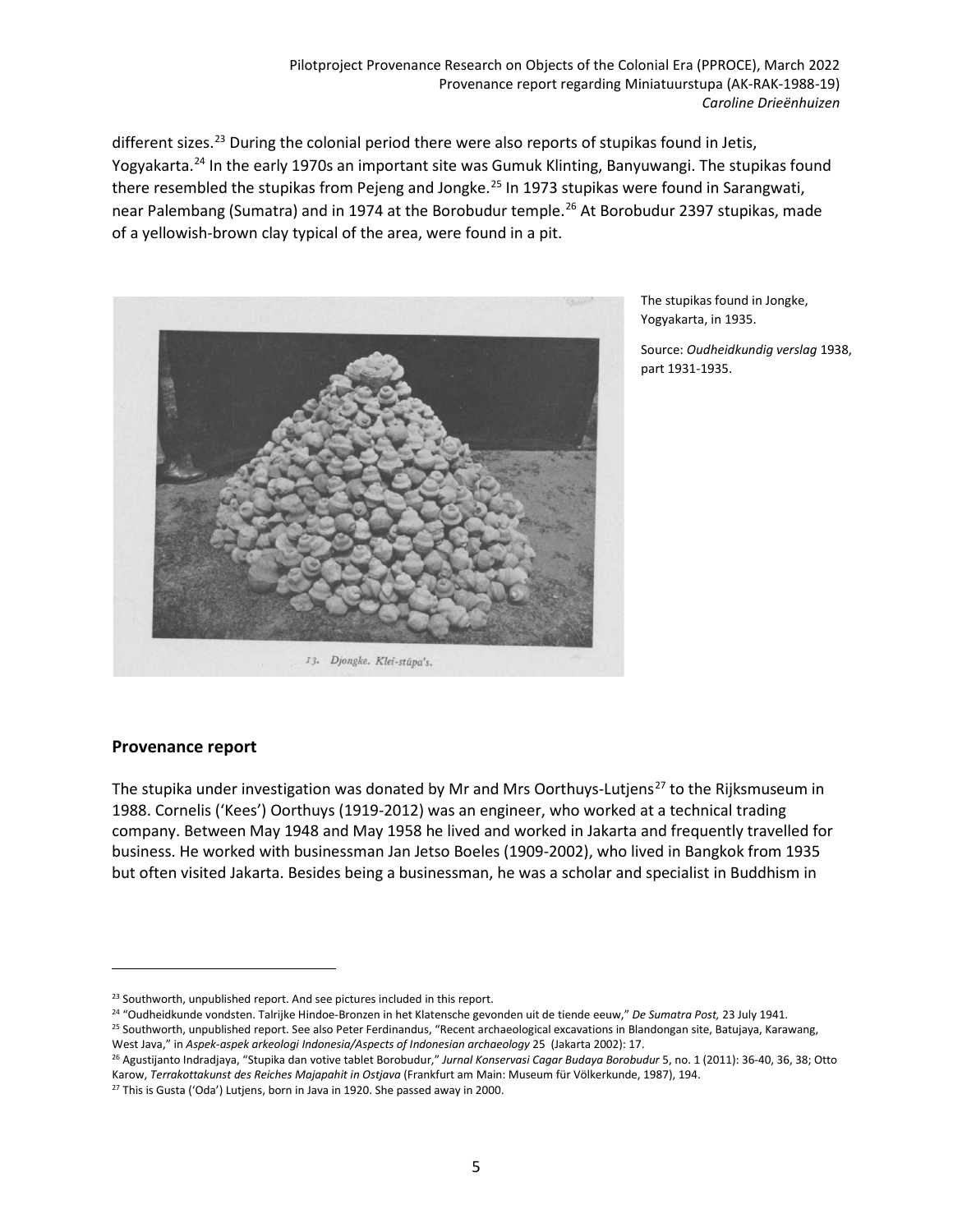Southeast Asia. In 1941, he wrote his first Dutch scholarly article on Buddhist iconography in North Thailand.<sup>[28](#page-5-0)</sup> He also traded in antique Javanese artefacts.<sup>[29](#page-5-1)</sup>

Oorthuys probably started collecting in 1957. Around that time he bought two statues in a little antique store run by a Chinese-Indonesian man in Pasar Baru, Jakarta. Later he also procured artefacts in the antique store across the street from "Harmonie" the former Dutch society in Central-Jakarta. Oorthuys also bought directly from *tukang antik* who came to his house to sell antiques. Back in the Netherlands he continued collecting and bought at Aalderink Art Gallery in Amsterdam, among other locations.<sup>[30](#page-5-2)</sup> In 1988 Oorthuys was inspired by the *Divine Bronze: Ancient Indonesian Bronzes* exhibition (30 April until 31 July 1988) at the Rijksmuseum and decided, in later life and with children showing no interest in his art collection, to donate a part of his collection to the museum.<sup>[31](#page-5-3)</sup>

The inventory card of the stupika mentions that this particular stupika had been bought at Aalderink's art gallery.<sup>[32](#page-5-4)</sup> When asked in 2020-2021, former Rijksmuseum curator Pauline Lunsingh Scheurleer believed the stupika was bought at the art gallery of the brothers Refuge in Diepenveen (Overijssel, the Netherlands), the other Dutch gallery where Oorthuys bought most of his other objects. However, Mr Refuge did not recognise the stupika.<sup>[33](#page-5-5)</sup> We also do not know when Oorthuys bought the stupika. Oorthuys arrived in May 1958 in the Netherlands so every date between May 1958 and 1988 is possible.

*Where* and *when* the art gallery procured the stupika is unclear. The gallery has not yet been able to respond to our requests for information. Aalderink Oriental Art has existed since 1929<sup>[34](#page-5-6)</sup> so the stupika could have been obtained by them anytime between 1929 and 1988.

As there is no systematic research on the external appearance of stupikas available, it is impossible to draw any conclusions based on style. Lunsingh Scheurleer already stated in 1991 that it is not known where this stupika originated from.<sup>[35](#page-5-7)</sup> On the first inventory card that was made, someone has written with pencil or pen "accordingly from Bali." Typed on the card the geographical provenance is given with some doubt: "Bali(?)." The most recent inventory card presents this provenance with certainty, but according to former curator Lunsingh Scheurleer, this is incorrect. She still asserts the uncertain geographical provenance of the stupika.<sup>[36](#page-5-8)</sup> The stupikas cannot be traced back to their moulds. Not only can we assume that not all moulds have survived, but even when they have, it is impossible to identify a stupika made by that mould. For example, there are already two moulds known with eight smaller stupikas around the circumference.

 $\overline{a}$ 

<span id="page-5-0"></span><sup>28</sup> Biography of Jan Jetso Boeles: [https://www.dutchstudies-satsea.nl/deelnemers/jan-jetso-boeles/>](https://www.dutchstudies-satsea.nl/deelnemers/jan-jetso-boeles/) Alfred Monterie, "Mentaliteit en ijver sleutel tot succes. Thailand: geen stapjes maar reuzensprongen," *De Telegraaf*, 15 April 1989.

<span id="page-5-1"></span><sup>29</sup> Pauline Lunsingh Scheurleer, "De schenking van Oorthuys-Lutjens," *Bulletin van het Rijksmuseum* 40 (1992): 270.

<span id="page-5-2"></span><sup>30</sup> Ibidem.

<span id="page-5-3"></span><sup>31</sup> Idem, 271.

<span id="page-5-4"></span><sup>32</sup> Inventory card Rijksmuseum AK-RAK-1988-19.

<span id="page-5-5"></span><sup>33</sup> Pauline Lunsingh Scheurleer, email to Klaas Stutje, 2 June 2020, and to Caroline Drieënhuizen, 30-3-2021; Sidonie Mossink-Refuge, e-mail to Caroline Drieënhuizen, 7 April 2021. Mrs Refuge has asked her father, who was one of the two brothers running the gallery, about it. 34 Aalderink: Oriental Art and Ethnographica. [https://www.aalderinkorientalart.nl/history.](https://www.aalderinkorientalart.nl/history)

<span id="page-5-7"></span><span id="page-5-6"></span><sup>&</sup>lt;sup>35</sup> "Keuze uit de aanwinsten," 143, Lunsingh Scheurleer, "De schenking van," 273.

<span id="page-5-8"></span><sup>&</sup>lt;sup>36</sup> Pauline Lunsingh Scheurleer, e-mail to Klaas Stutje, 30 May 2020.